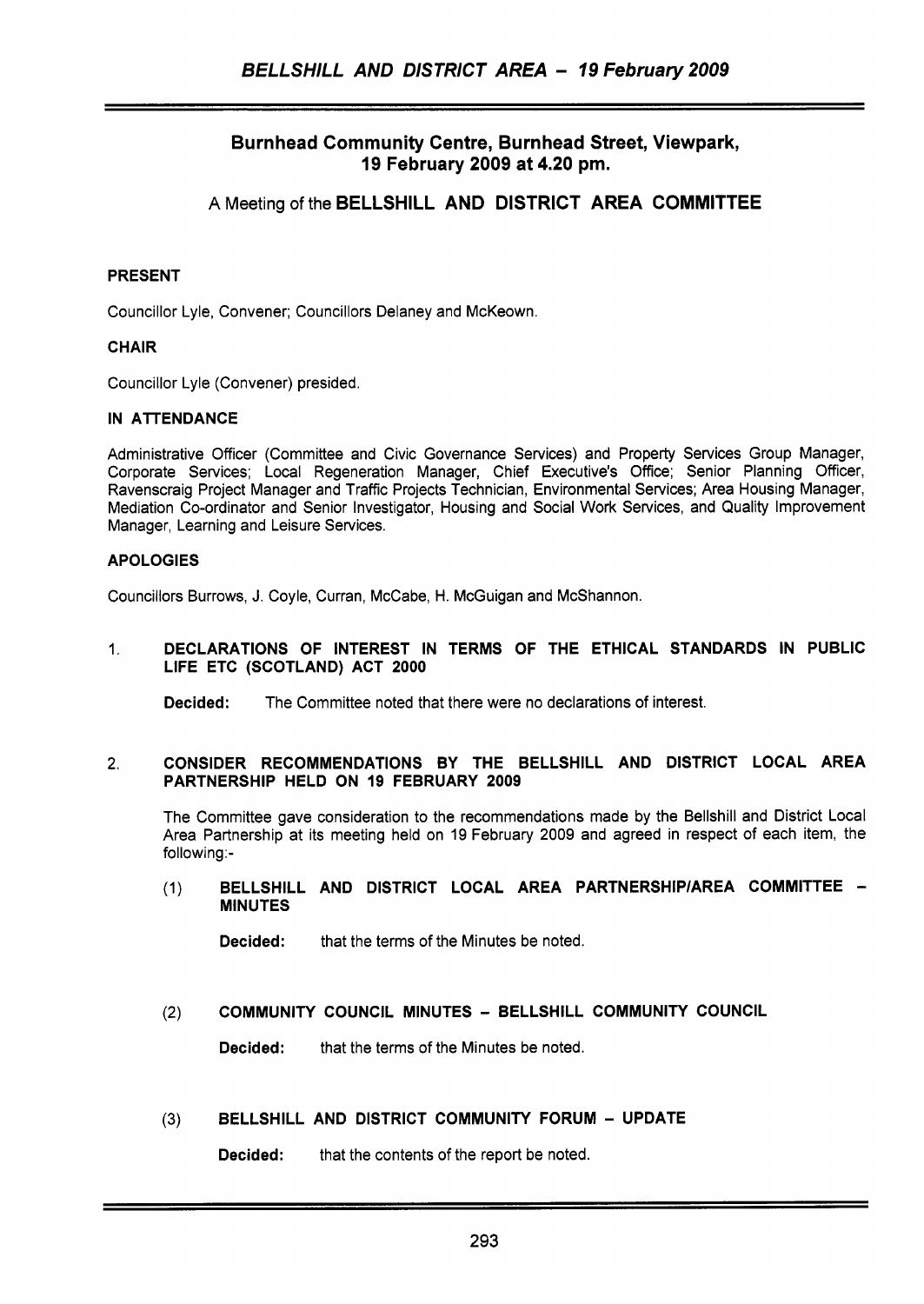### **(4)** JOINT COMMUNITY PLANNING EVENT - INTERIM REPORT

#### Decided:

- (1) that a full report on the joint Community Planning event be submitted to the next meeting of the Local Area Partnership in May 2009, and
- (2) that the contents of the report be otherwise noted.

### (5) NHS LANARKSHIRE - NORTH COMMUNITY HEALTH PARTNERSHIP - BELLSHILL **LOCALITY**

Decided: that the position be noted.

### (6) JOINT COMMUNITY SAFETY REPORT

Decided: that the contents of the report be noted.

# *(7)* BELLSHILL FIRE STATION - INTRODUCTION OF DUAL CREWING

Decided: that the presentation by the Area Manager, Strathclyde Fire and Rescue, be noted.

### (8) PRESENTATION BY STRATHCLYDE FIRE AND RESCUE ON STRATEGIC ASSESSMENT

Decided: that the presentation by the Group Manager, Strathclyde Fire and Rescue, be noted.

### **(9)** NORTH LANARKSHIRE LOCAL PLAN FINALISED DRAFT

Decided: that the contents of the report be noted.

### (10) LOCAL DEVELOPMENT PROGRAMME - UPDATE

#### Decided:

- (1) that the progress in relation to the delivery of the projects in 2008/2009, as listed in the Appendix to the report, be noted;
- (2) that the projects, as detailed within the Appendix to the report, be approved for delivery through the Local Development Programme during the 2009/2010 financial year;
- that further reports on progress be submitted to future meetings of the Local Area Partnership, and **(3)**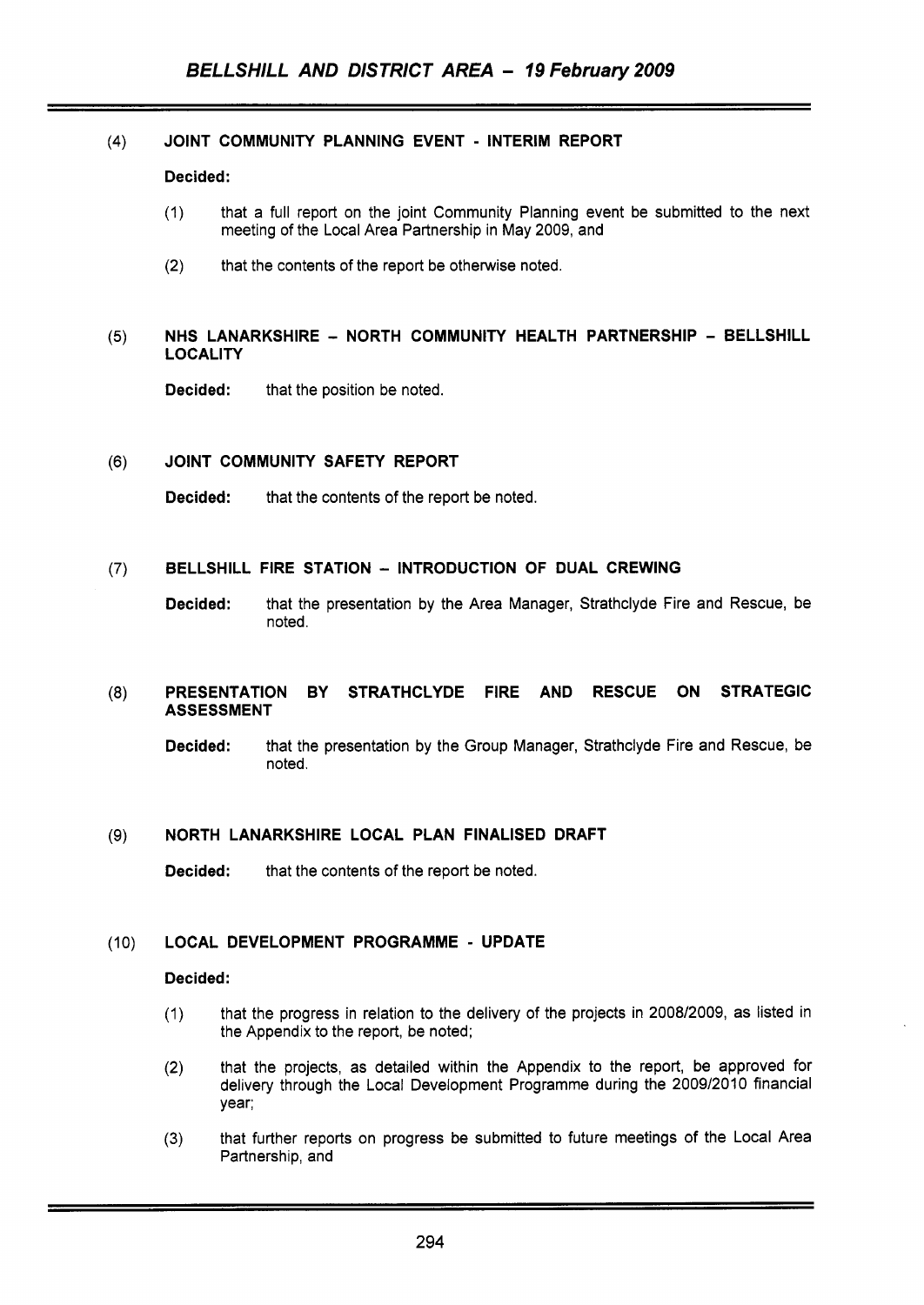**(4)** that details of the work carried out in relation to the Fitness Centre at Viewpark, undertaken as part of the Local Development Programme for 2008/2009, be submitted to the next meeting of the Local Area Partnership.

# (11) **RETAIL UNITS IN BELLSHILL TOWN CENTRE**

### **Decided:**

- (1) that arrangements be made for a presentation by Tesco in relation to their development within Bellshill Town Centre, and
- (2) that the content of the report be otherwise noted.

# (12) **BELLSHILL TOWN CENTRE ACTION PLAN**

- (a) **UPDATE** 
	- **Decided:** that the progress made on the Bellshill Town Centre Action Plan be noted.

# (b) **TRAFFIC REGULATION ORDER FOR BELLSHILL TOWN CENTRE**

### **Decided:**

- (1) that the ongoing progress for the implementation of the parkinglloading restrictions within Bellshill Town Centre be noted:
- (2) that waiting times under the restrictions be increased to two hours;
- **(3)** that further details on the progress of the Traffic Regulation Order be included within the Bellshill Town Centre Action Plan update report, and
- **(4)** that the Officers, in consultation with the Elected Members, give consideration to the problems being experienced on Hamilton Road, Bellshill and report back on proposals to alleviate these.

### (1 3) **RAVENSCRAIG DEVELOPMENT** - **UPDATE**

**Decided:** that the content of the report be noted.

### (14) **NEIGHBOURHOOD IMPROVEMENT PLANS**

### **Decided:**

(1) that the extension of the timescale of the Neighbourhood Improvement Plan to 2011 be approved;